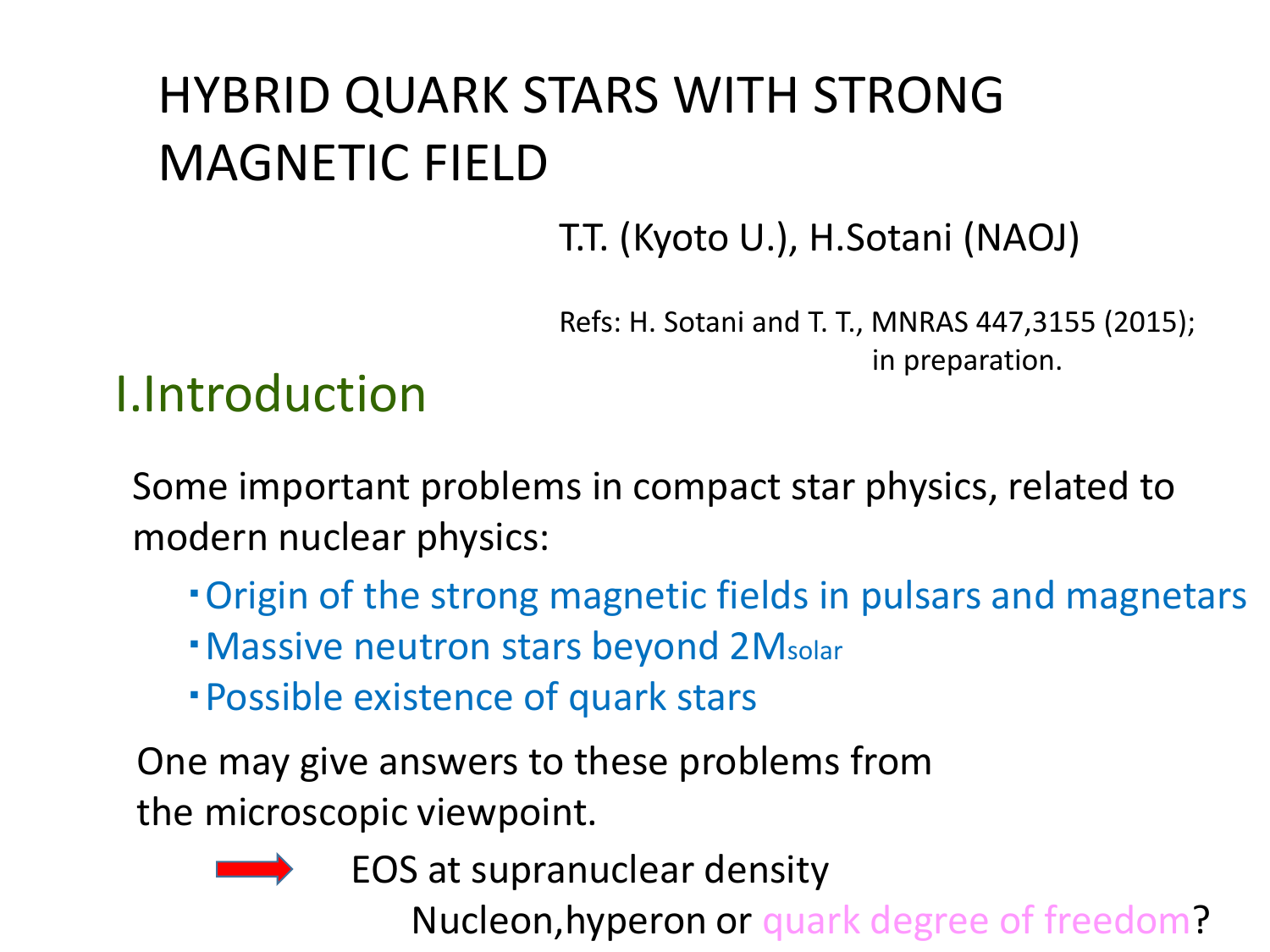・We consider a possibility of massive neutron stars beyond two solar mass

・Possibility of third family of compact stars

NS

 $P_{\alpha}$ 



G. Baym,Lecture notes (NORDITA, 1977)

WD

×

ma 99

Stellar

Gravitationally unstable 0  $d\rho_{c}^{\phantom{\dag}}$ *dM*  $\lt$ 

 $P_{\rm c}$ 

Large stiffening effect on EOS in the core is needed to support such massive and dense stars!

 $\rho_{\rm c,max}$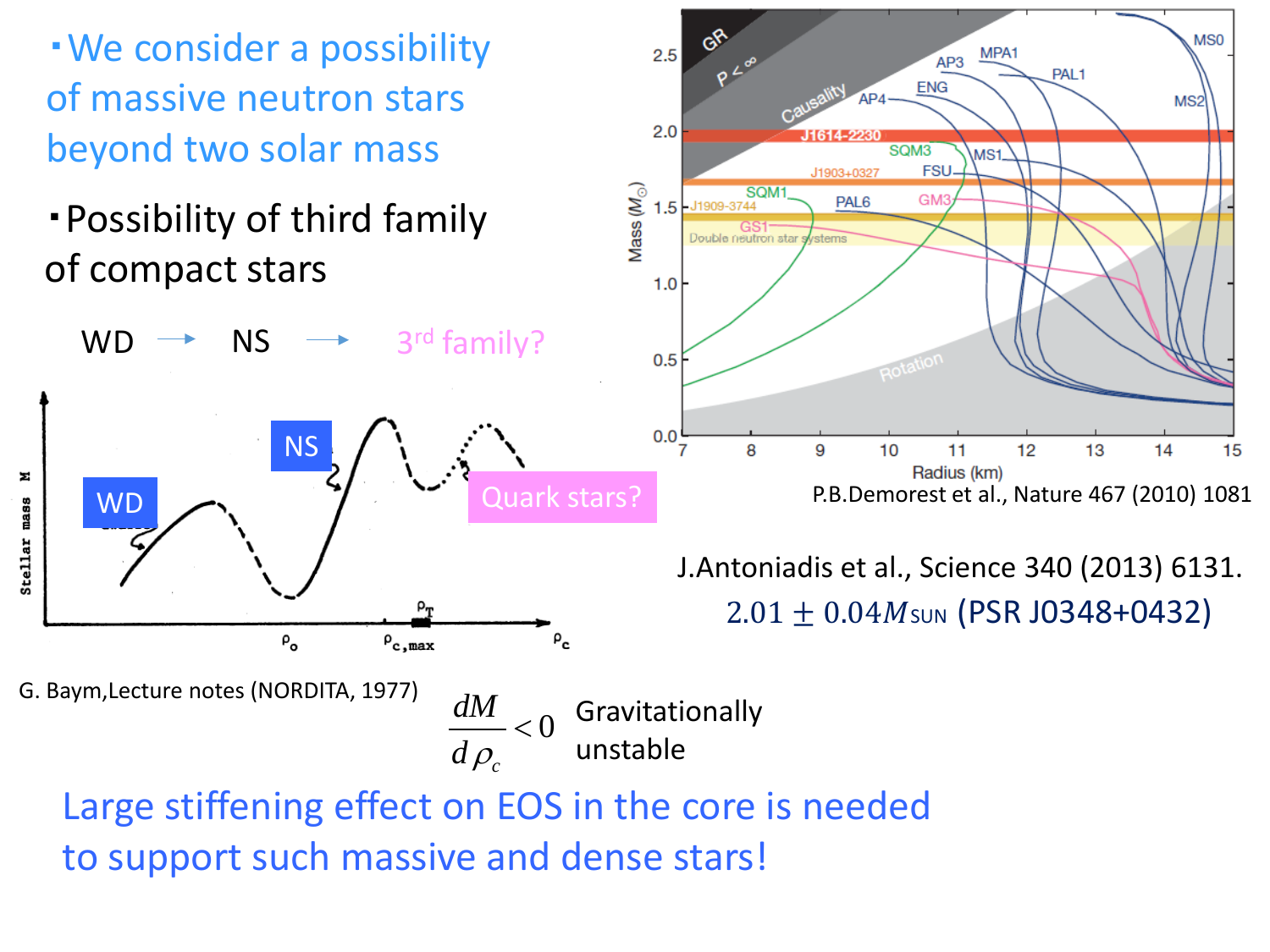There are many studies about these issues.

Some important ingredients Hyperon degree of freedom Quark degree of freedom

Naïve thinking may lead us to the softening of EOS due to the phase transition, without any additional mechanism such as

repulsive three-body force among hadrons or repulsive interaction between quarks.



 $2.0$ 

nucleon hyperon

hýþeron+quark *B=*100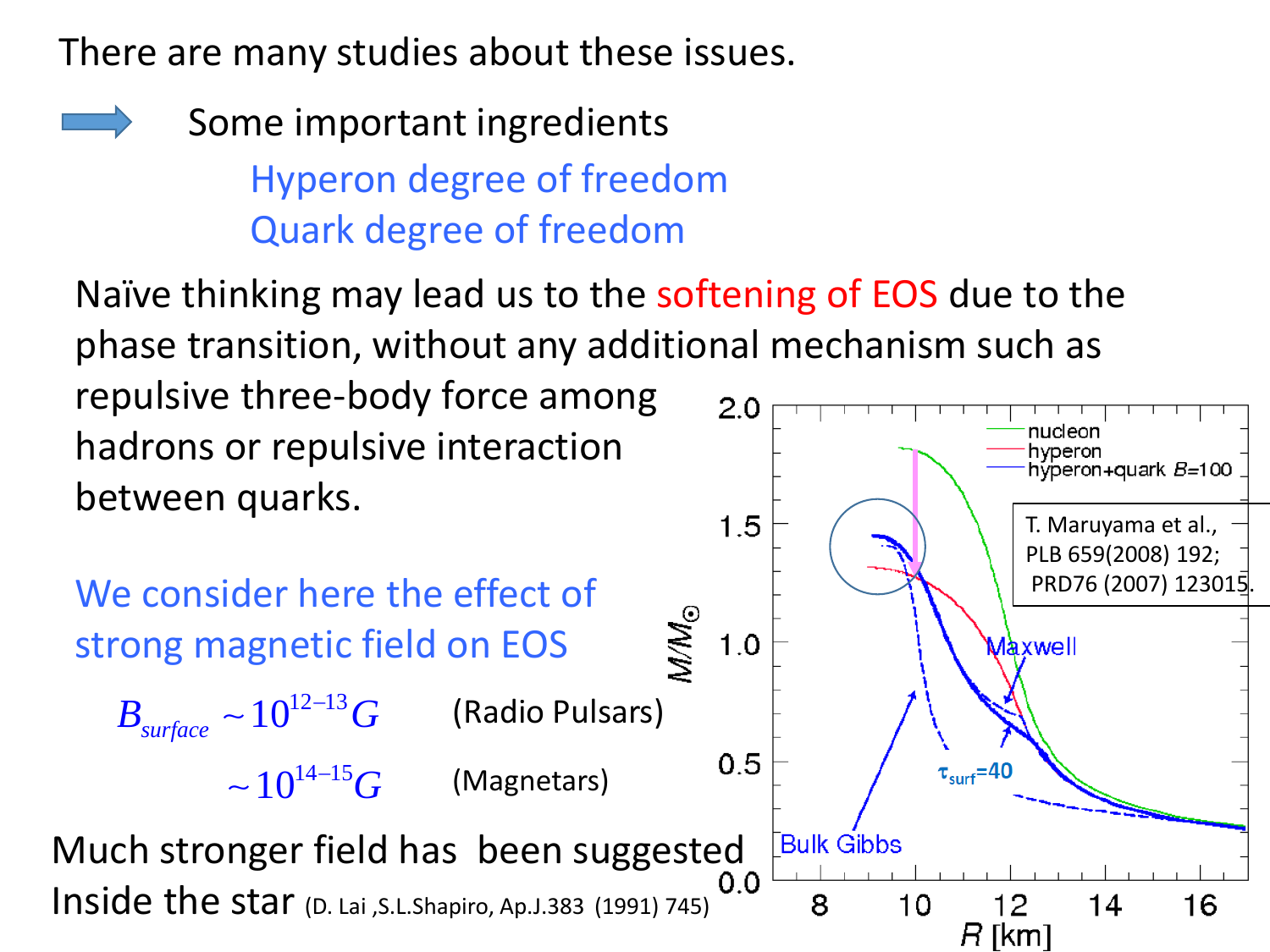Almost free quark matter Strong magnetic field in the core region

II. Model Similar idea has been applied for white dwarfs,

*Super-Chandrasekhar-mass WD*

B. Mukhopadhyay et al., arXiv:1507.05439;1509.00936



Remarks:

- ・All quarks are charged  $\qquad \qquad \Longleftrightarrow$ Neutrons are neutral
- $\cdot$  Mass is very small, compared with  $\sqrt{qB}$  $m_q^2 \approx 0 \ll M_{nq}$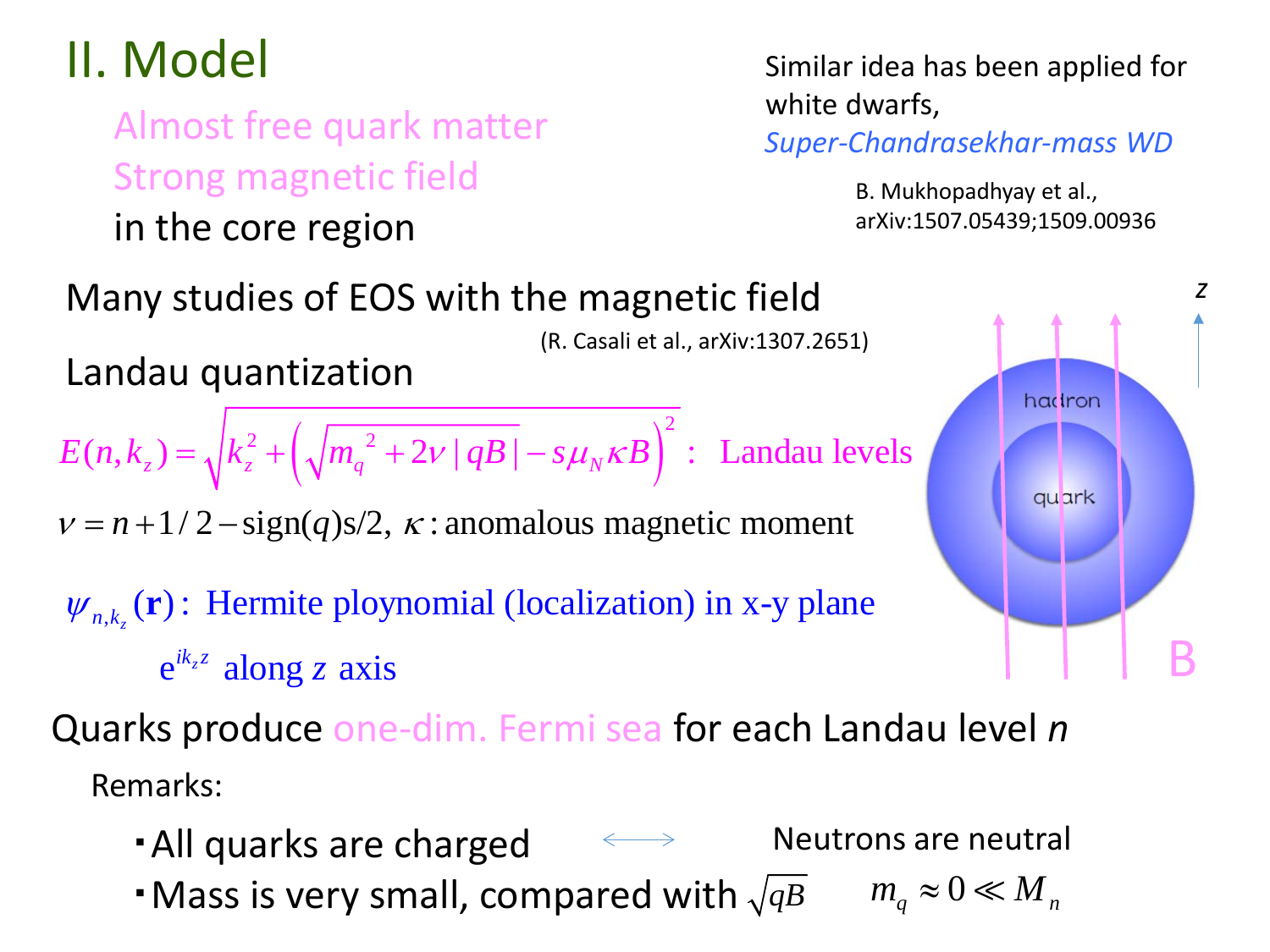$B > B_{c} \sim O(10^{19} G)$ 

only LLL is occupied.

Number density

2 3 2 *f*  $f = \int fF$ *e B*  $n_f = \frac{1}{2}$  *p*  $\pi$ =

Energy density

2 2 3 4 *f*  $f = \frac{1}{4}$   $\frac{2}{F}$ *e B*  $\varepsilon_{f} = \frac{1}{2} \frac{f}{r} p$ π =

## EOS for quark matter (MIT bag model)

$$
\varepsilon = \frac{5\pi^2}{2eB} n_B^2, n_B = \sum_f n_f
$$
  

$$
P = n_B^2 \frac{\partial (\varepsilon / n_B)}{\partial n_B} = \frac{5\pi^2}{2eB} n_B^2 - B_{bag}
$$

 $=\varepsilon - 2B_{bag}$ (*B* independent!)





strong magnetic field such as  $~10^{19}$ G is necessary in the quark phase

Energy scale  $(\mu_{\scriptscriptstyle R}, \sqrt{eB}) \sim O(\text{several hundred MeV})$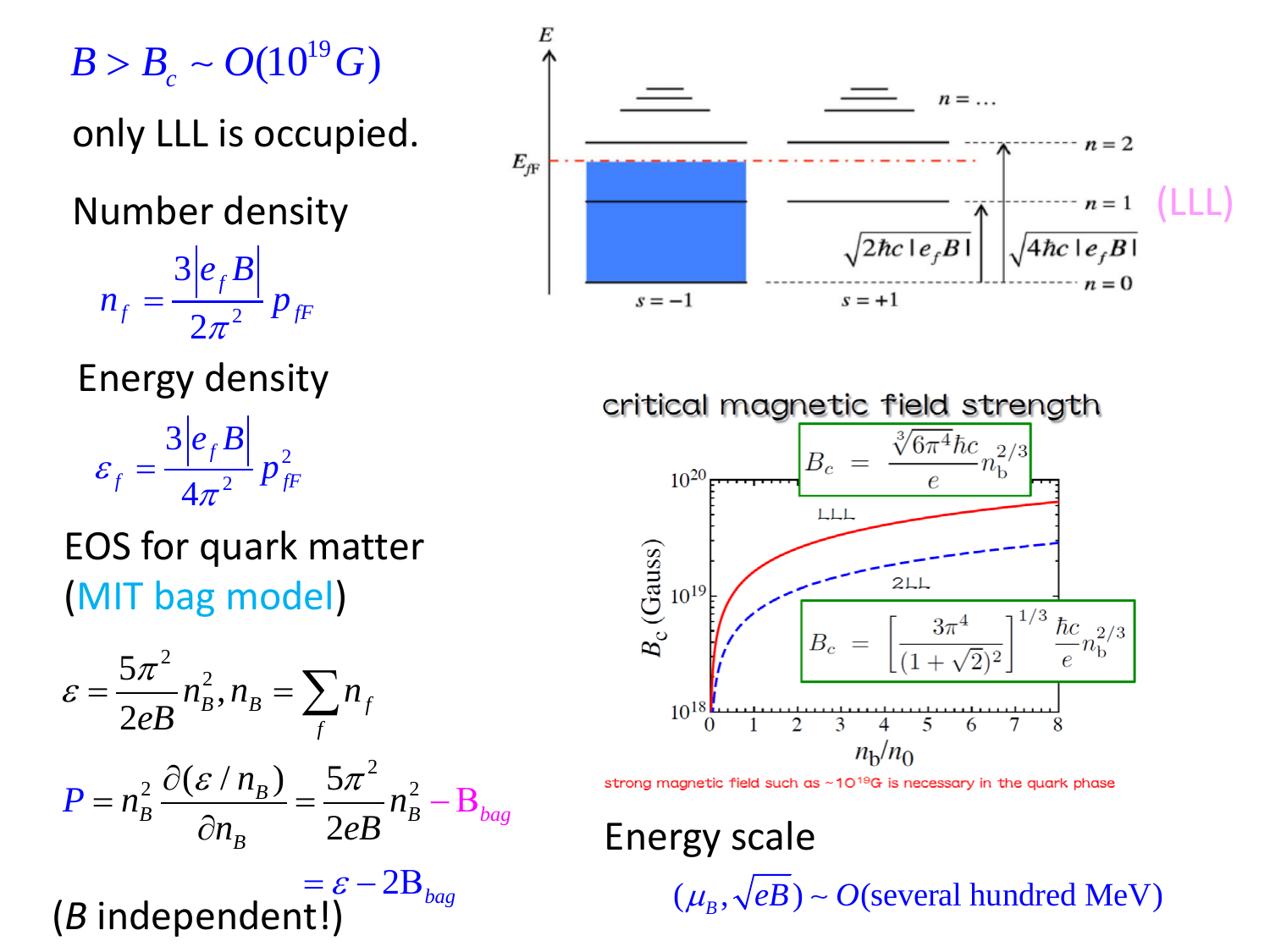## Some specific features of our EOS

(i) It gives the "stiffest" one

*c*

 $\frac{2}{s} = \frac{u}{l} = 1$ *dP* **(Causality limit)** 

1/3 (ultra-relativistic gas)  $(B \rightarrow 0)$ 

cf Massive vector interaction also realizes the causality limit  $\varepsilon \propto n_B^2$ 



(Ya.B. Zeldovich, Sov. Phys. JETP 14, 1143 (1962))



NJL model

(K. Masuda, T. Hatsuda and T. Takatsuka, Ap.J. 764 ,12(2013). T. Kojo et al., PRD 91, 045003 (2015))

## (ii) It is independent of B for B>Bc

(A) Bbag=237.3MeV/fm3 (B) Bbag=160.9MeV/fm3 (C) Bbag=192.8.3MeV/fm3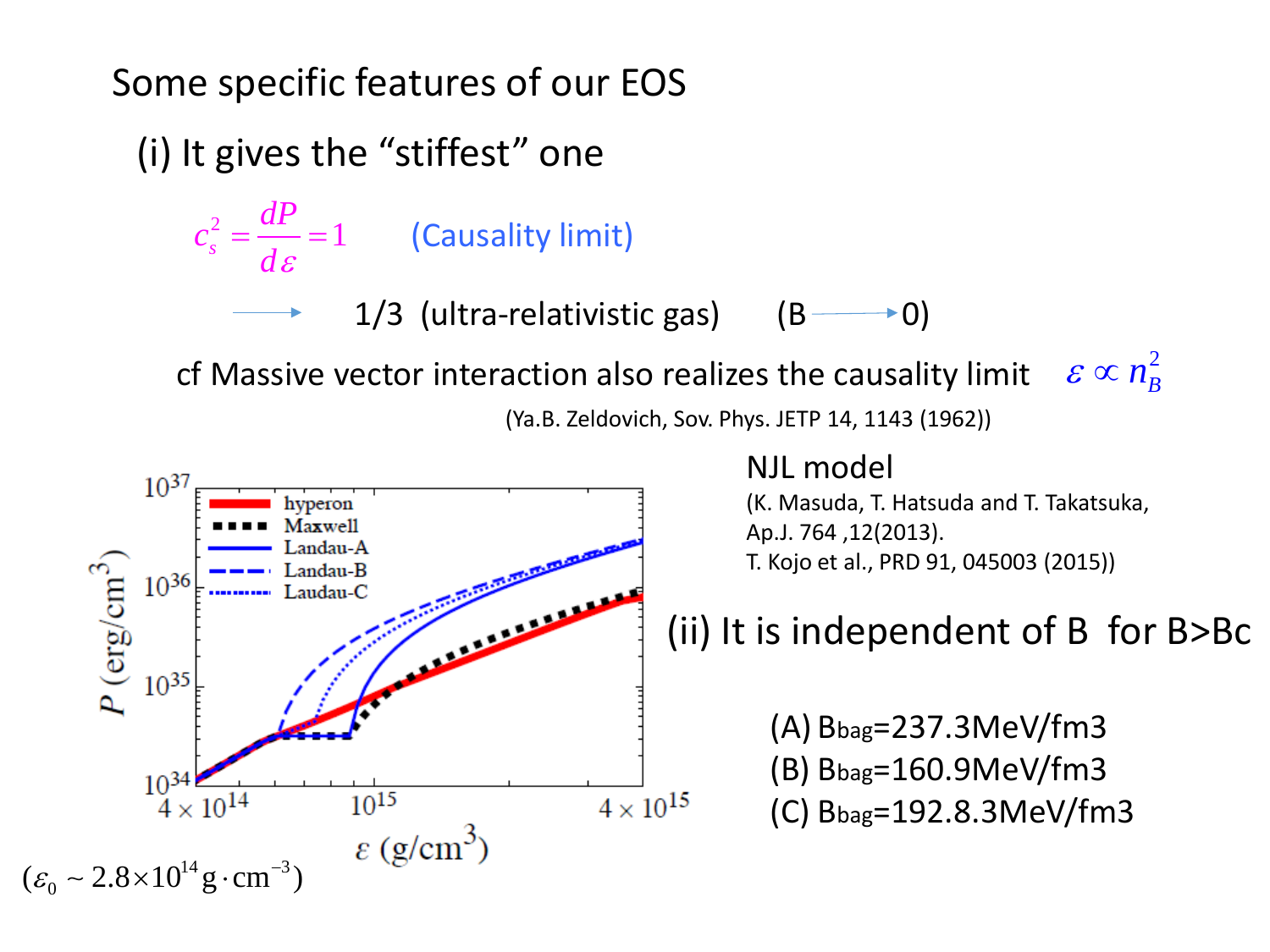

・Recall that the adiabatic index must satisfy the relation,

$$
\gamma_{ad} > \frac{4}{3} + \kappa \frac{M}{R}, \kappa \sim O(1)
$$

for the stability condition.

(Shapiro and Teukolsky, 1983)

 $\gamma_{ad} \sim 2$  **in our EOS.** 

・Virial theorem is cleared.

(D.Lai and S.L. Shapiro, ApJ. 383, 745 (1991))



In case  $M=2M_{\text{solar}}$  is a hybrid quark star,  $R_Q/R$  is around 0.8.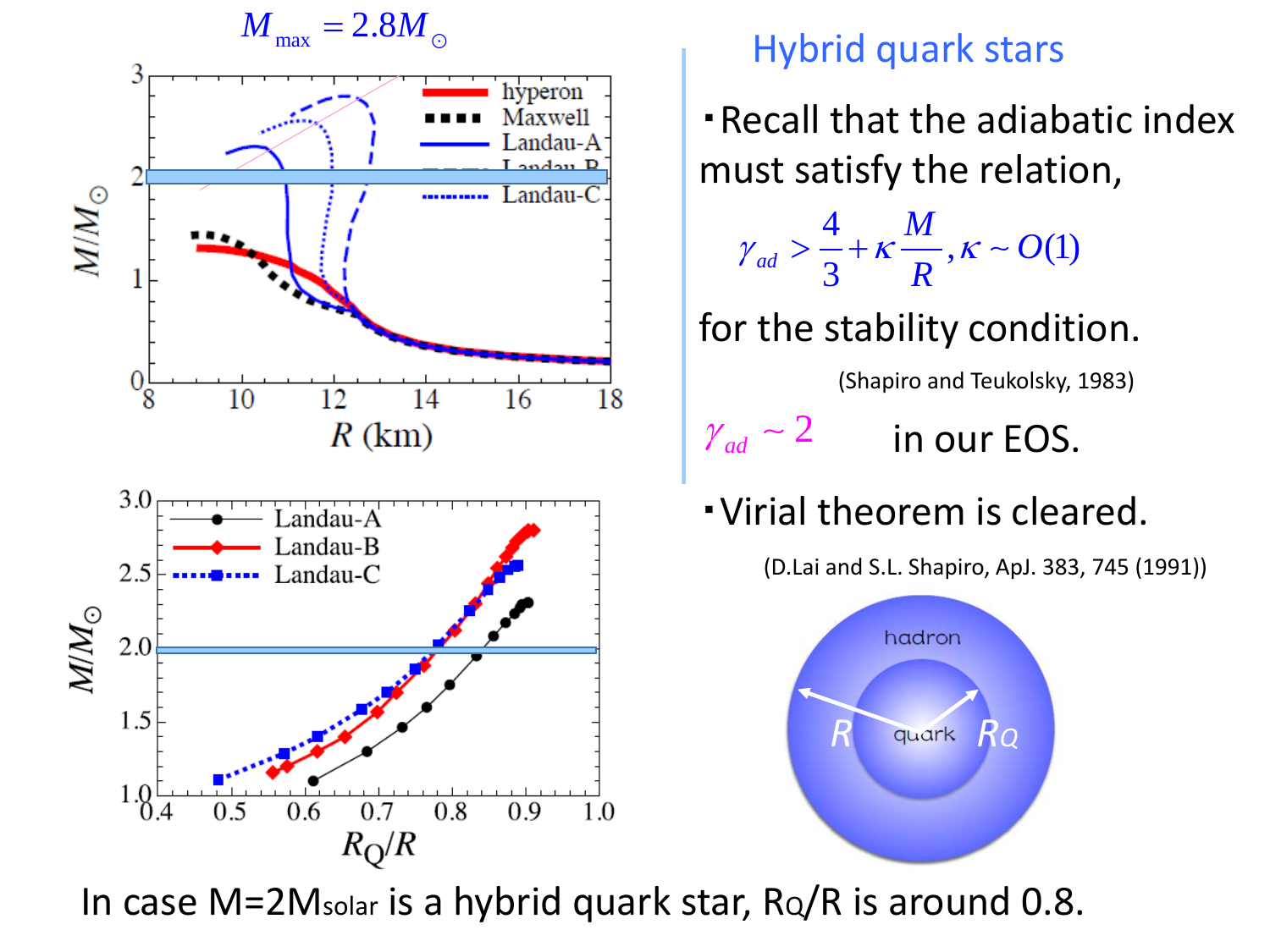# III Possibility of the third family of compact stars



one needs an additional physics to support the gravity U.H. Gerlach, PR 172, 1325 (1968)

There has been discussed a possibility by the phase transition to pion, hyperon or quark matter

However, it is impossible to make the massive stars beyond 2Msolar due to the softening of EOS by the phase transition.



One result



Quark stars?



J. Schaffner-Bielich et al., PRL89 ,171101 (2002)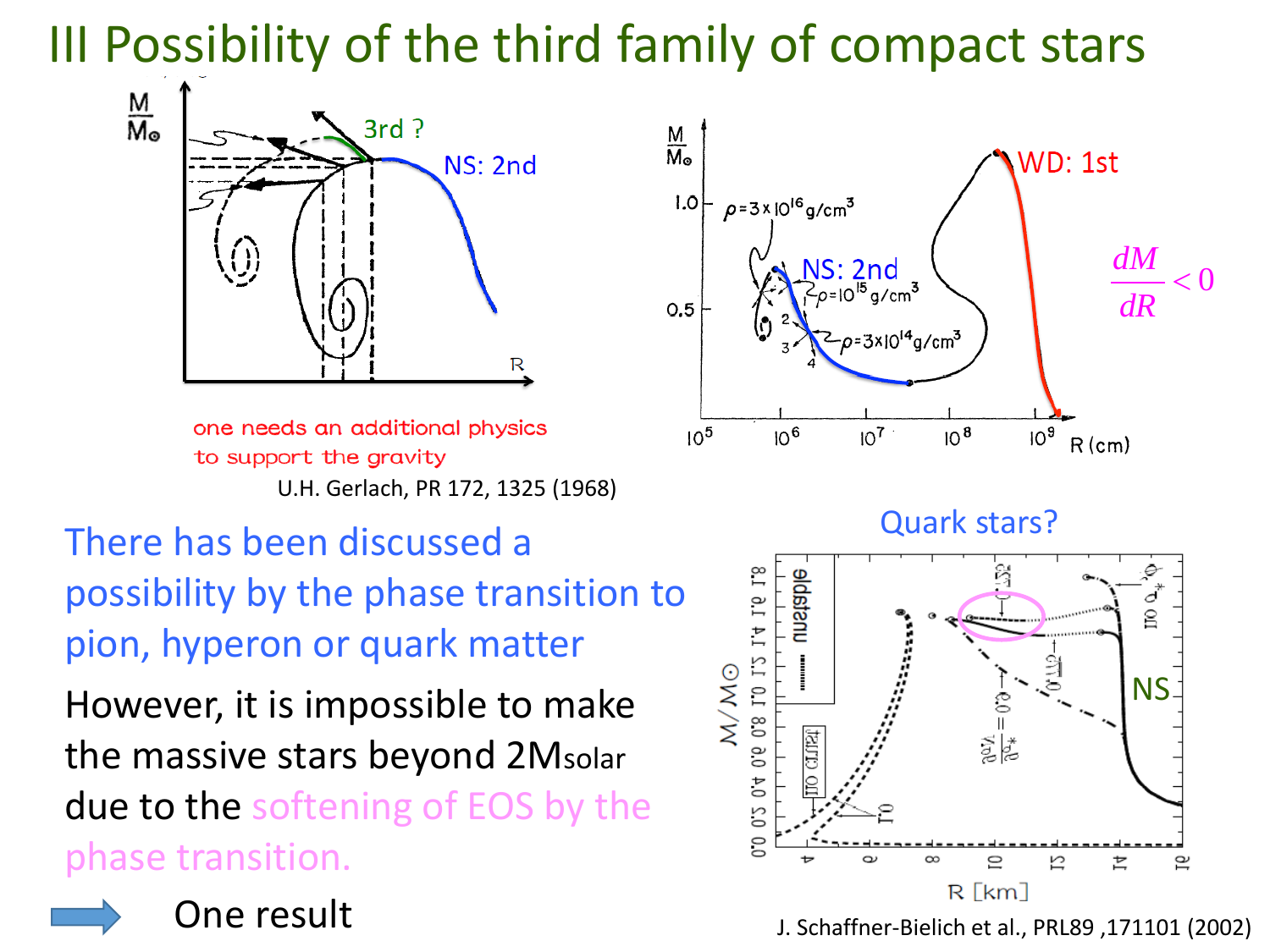



H. Shen et al.,NPA637, 435 (1998);ApJ.Sppl.197, 20 (2011)

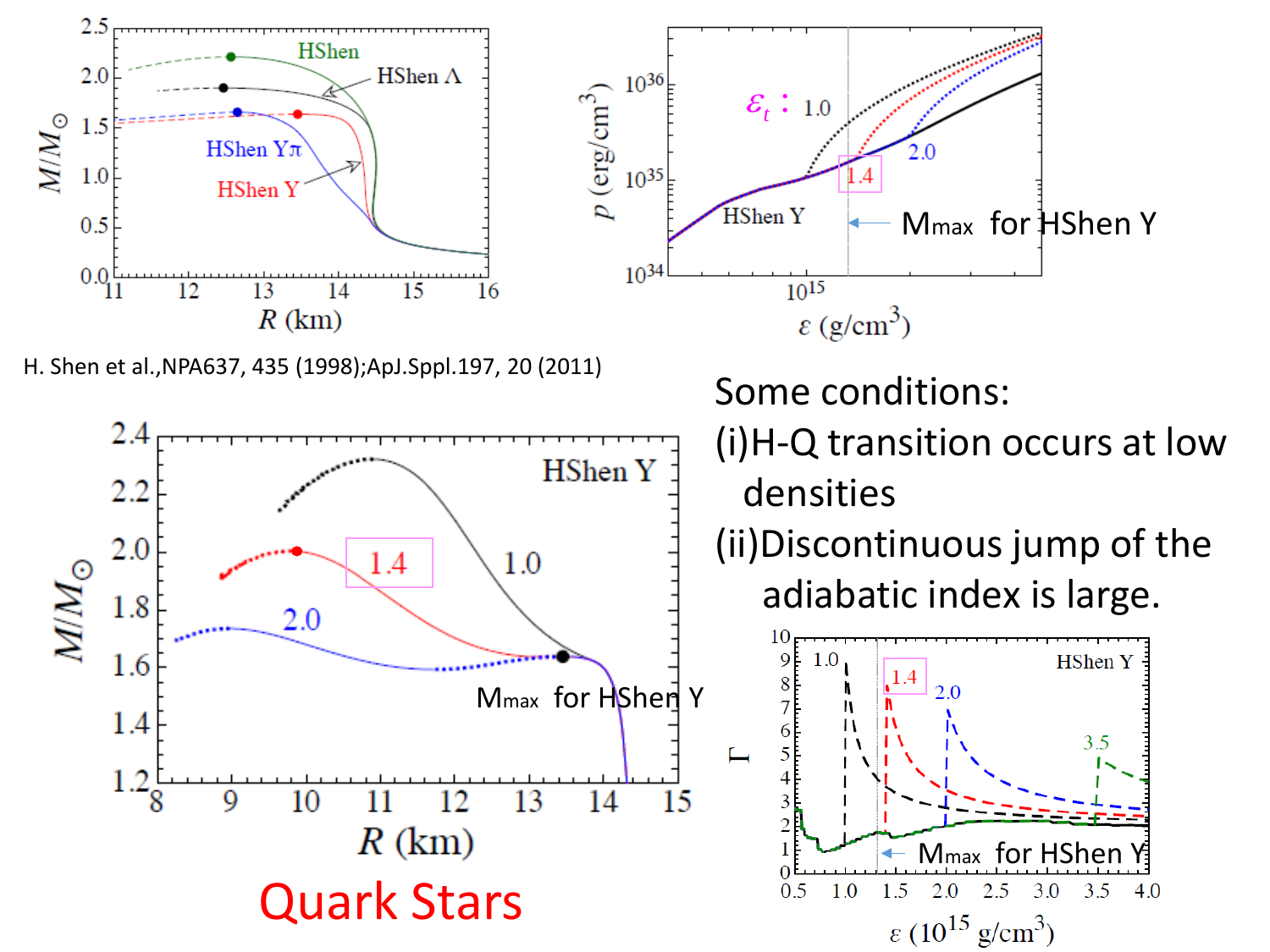# IV. Summary and Concluding remarks

・We have discussed how the magnetic field stiffens EOS

LLL gives rise to the stiffest EOS (Causality limit)

- ・Hybrid quark stars larger than 2Msolar is possible for  $B > BC = O(10^{19}19G)$ 
	- Quark matter content should be very large for hybrid quark stars
- ・We have demonstrated an example of third family of compact stars

Second collapse of supernovae Gravitational wave after neutron star mergers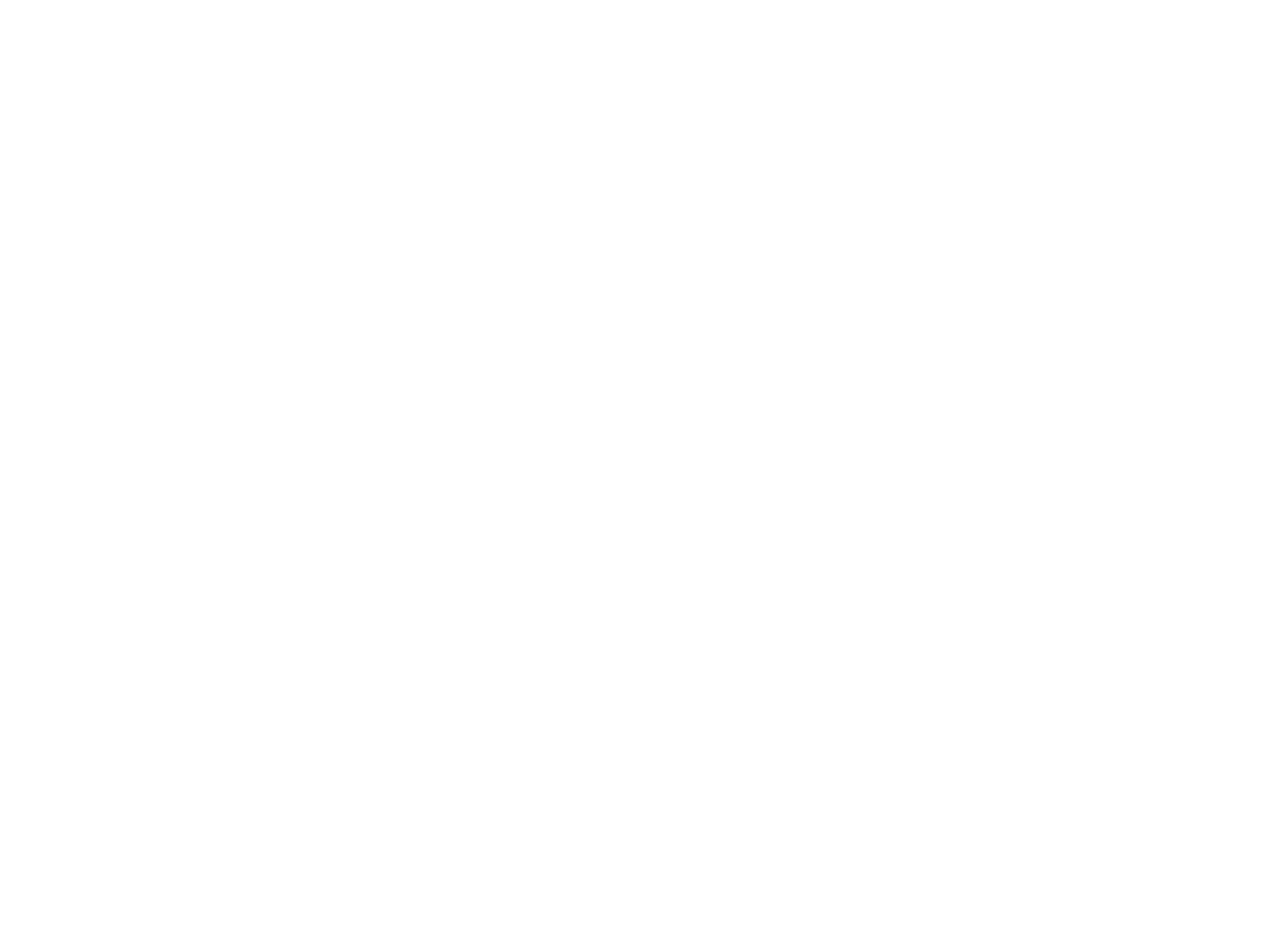$$
T^{\mu\nu} = T_m^{\mu\nu} + T_f^{\mu\nu},
$$
  
\n
$$
T_m^{\mu\nu} = \varepsilon_m u^{\mu} u^{\nu} - P_m (g^{\mu\nu} - u^{\mu} u^{\nu}),
$$
  
\n
$$
T_f^{\mu\nu} = \frac{B^2}{4\pi} \left( u^{\mu} u^{\nu} - \frac{1}{2} g^{\mu\nu} \right) - \frac{B^{\mu} B^{\nu}}{4\pi}.
$$
  
\n
$$
T^{\mu\nu} = \begin{bmatrix} \varepsilon_m + B^2 / 8\pi & 0 & 0 & 0 \\ 0 & P_m + B^2 / 8\pi - MB & 0 & 0 \\ 0 & 0 & P_m + B^2 / 8\pi - MB & 0 \\ 0 & 0 & 0 & (P_m + B^2 / 8\pi) - B^2 / 4\pi \end{bmatrix}
$$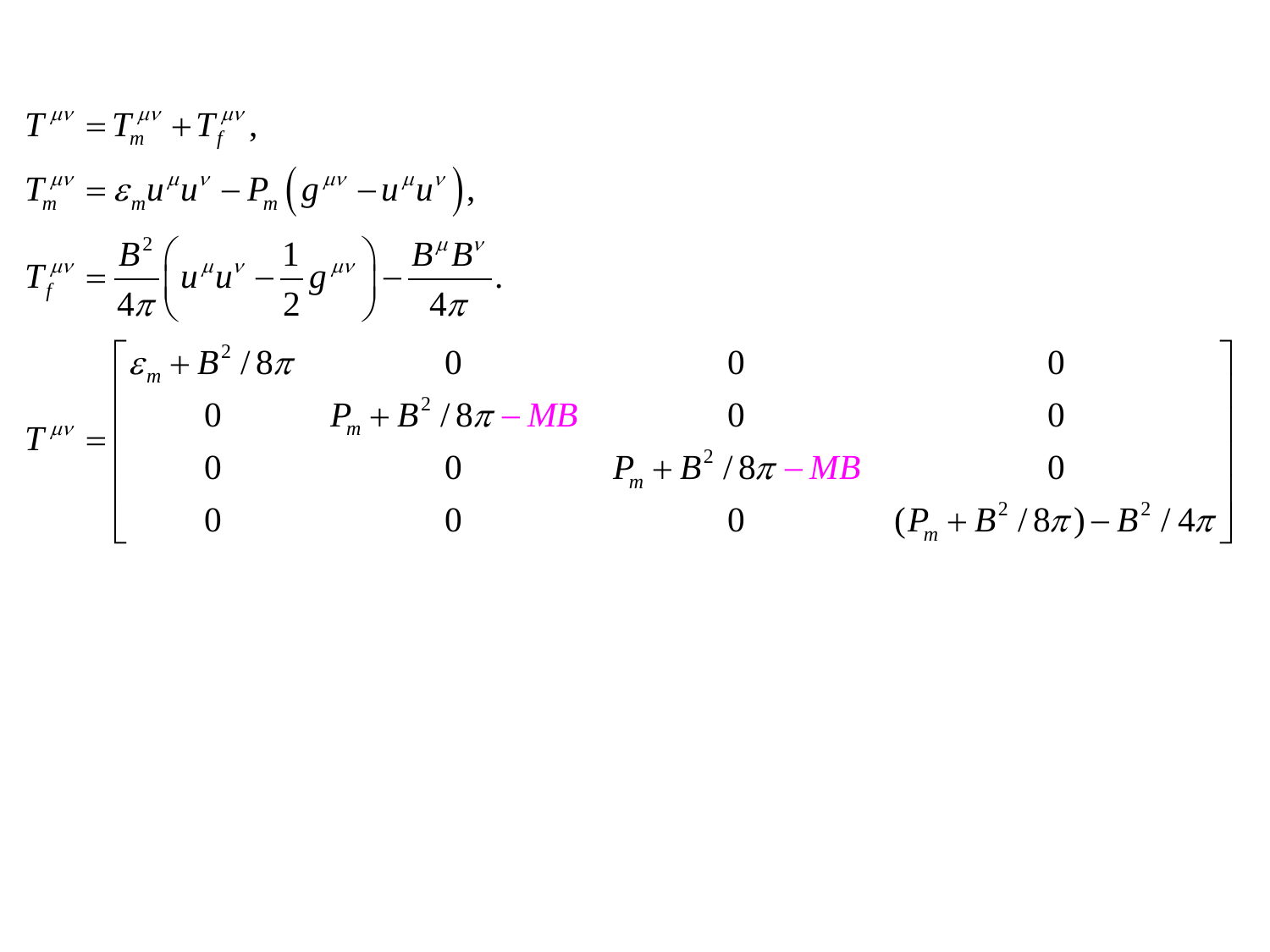Anisotropic pressure X.-G. Huang et al., PRD 81(2010) 045015.

 $T^{\mu\nu}=\varepsilon u^\mu u^\nu-P_\perp\Xi^{\mu\nu}+P_\|b^\mu b^\nu,\;\;\;P_\perp=P-MB, P_\| = P \;\;\;\;\;$  (thermodynamic pressure) 1  $^{2}\left( u^{\mu }u^{\nu }-\Xi ^{\mu \nu }-b^{\mu }b^{\nu }\right)$  $T_{EM}^{\mu\nu} = \frac{1}{2} B^2 \left( u^{\mu} u^{\nu} - \Xi^{\mu\nu} - b^{\mu} b^{\nu} \right)$  $\frac{1}{2}B^2\left(u^{\mu}u^{\nu}-\Xi^{\mu\nu}-b^{\mu}b^{\nu}\right),$  $T=0$  $E^{\mu\nu} = \Delta^{\mu\nu} + b^{\mu}b^{\nu},$  $\mu_{\mu} = \mu_{\mu} = 400$  MeV (MHD) Pressure  $\Delta^{\mu\nu} = g^{\mu\nu} - u^\mu u^\nu$  $--- P_{1}/ P_{0}$  $-P_{\tau}/P_{\rho}$ 1400 saturation and the saturation of the saturation of the saturation of the same saturation of  $\mathbf{g}$  and  $\mathbf{g}$  and  $\mathbf{g}$  and  $\mathbf{g}$  and  $\mathbf{g}$  and  $\mathbf{g}$  and  $\mathbf{g}$  and  $\mathbf{g}$  and  $\mathbf{g}$  and  $\mathbf{g}$  and 1200 1000 17.0 17.5 18.0 18.5 19.0 19.5 20.0 M (MeV<sup>2</sup>) 800  $Log_{10}(B/G)$  $\mu_{u} = \mu_{d} = 400$  MeV 600 Anisotropic pressure or de Haas-van Alphemeffect Deformation of star is still controversial200 0 16.5  $17.0$ 17.5 18.0 18.5 19.0 19.5 20.0 Pressure is isotropic due to  $Log_{10}(B/G)$ a back reaction from matter? Magnetization

(A.Y. Pothekhin and D.G. Yakovlev, PRC 85, 039801 (2012))

We assume here an isotropic pressure.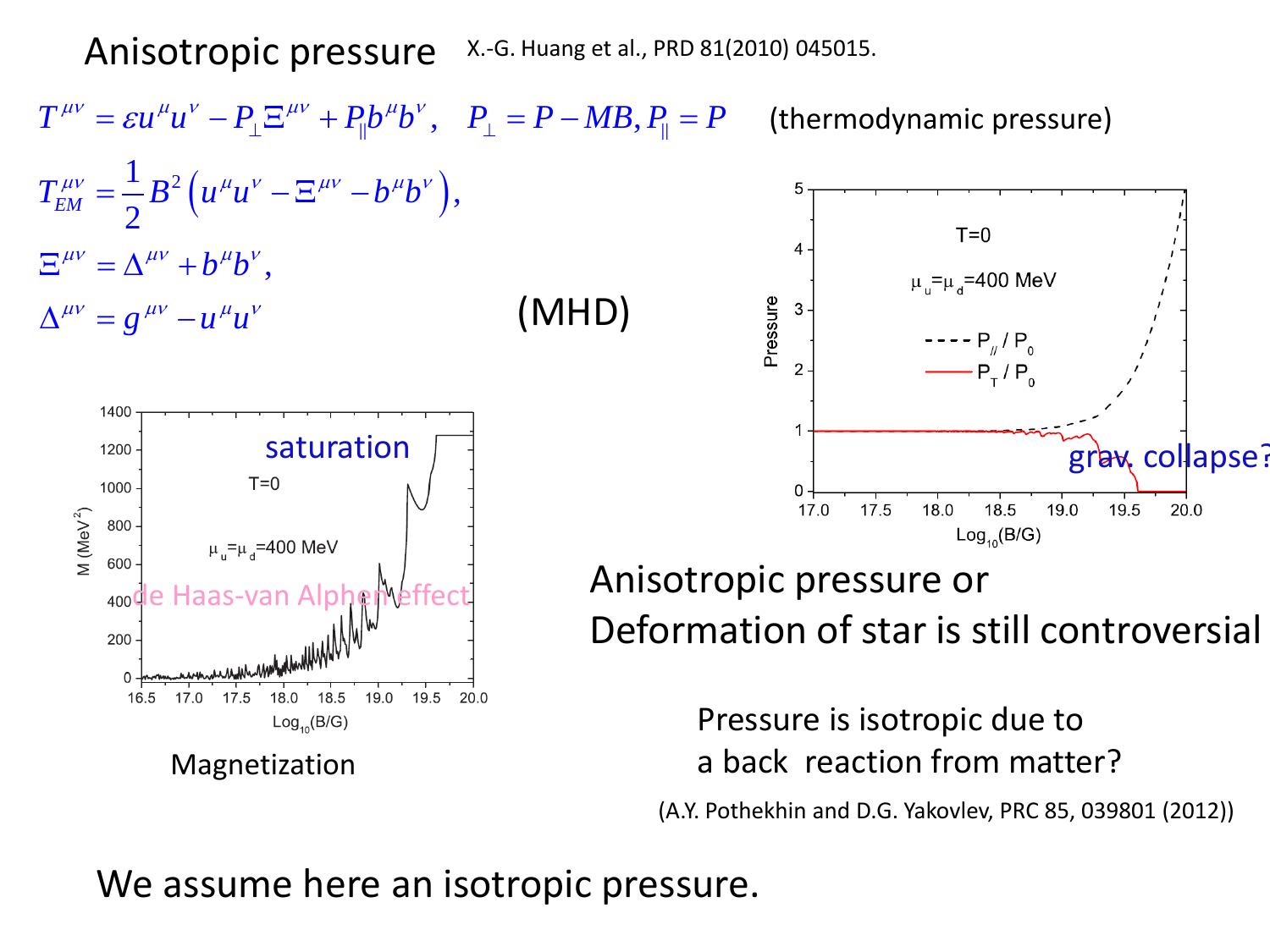### tiny quark core



FIG. 7. Mass-radius curves for hybrid stars without mixed phase built with the GM1 and SU(3) HK NJL parametrizations, SLOW (left panel) and FAST (right panel) cases.

(R. Casali et al., PRC 89, 015805 (2014))

Hybrid star

RMF+NJL Maxwell construction